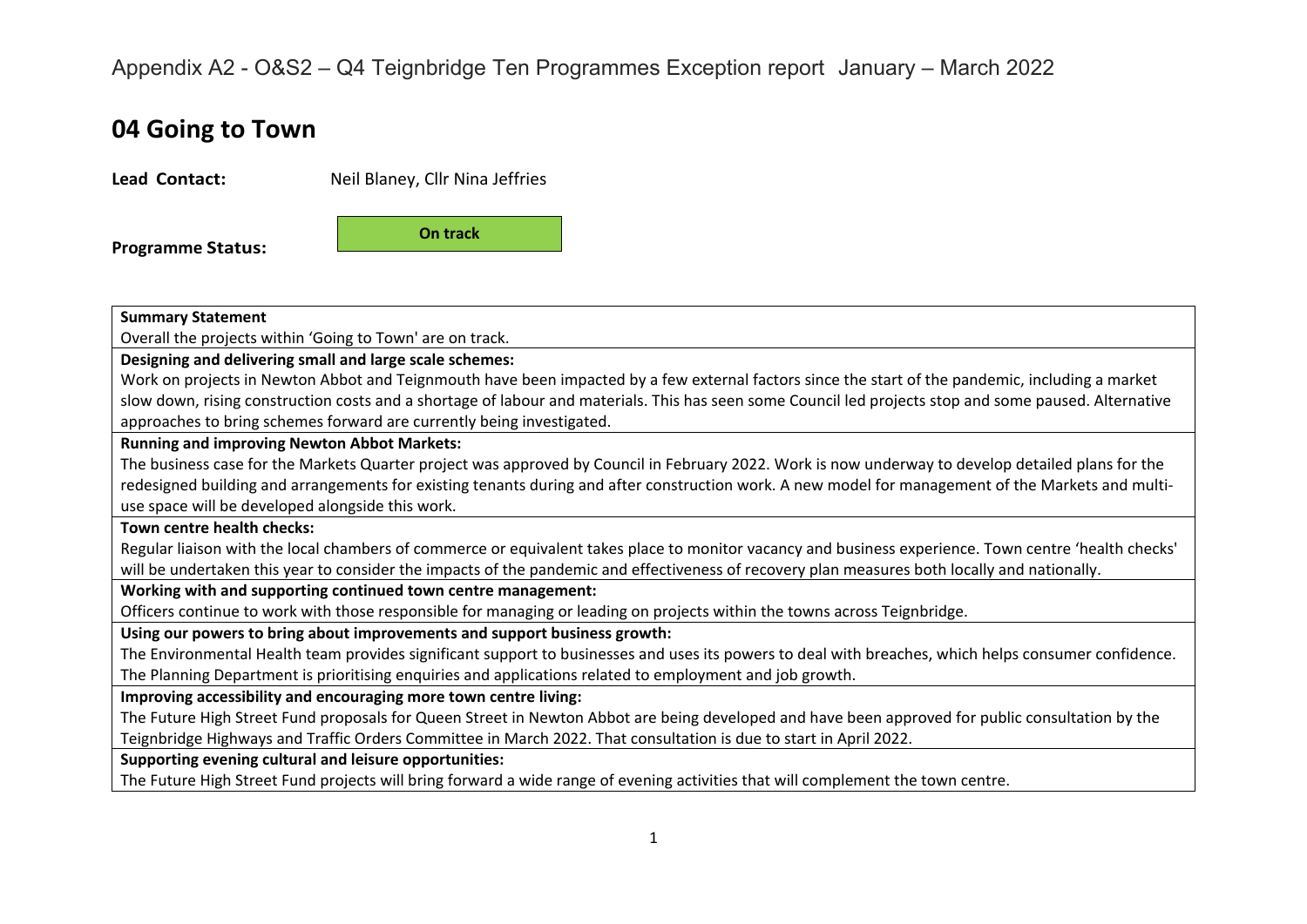### **05 Great places to live and work**

**Lead contact: Rosalyn Eastman, Cllr Gary Taylor**

**On track**

**Programme Status:**

| Project        | Code               | Title                                                                                                                     | Executive     |            | Last Review Progress Review                                                                                                                                                                                                                                                                                                | Project         |  |
|----------------|--------------------|---------------------------------------------------------------------------------------------------------------------------|---------------|------------|----------------------------------------------------------------------------------------------------------------------------------------------------------------------------------------------------------------------------------------------------------------------------------------------------------------------------|-----------------|--|
| Status         |                    |                                                                                                                           | <b>member</b> | Date       |                                                                                                                                                                                                                                                                                                                            | Responsible     |  |
|                |                    |                                                                                                                           |               |            |                                                                                                                                                                                                                                                                                                                            | <b>Officer</b>  |  |
| <b>Caution</b> | <b>CSGP</b><br>5.1 | <b>Establish travel</b><br>planning protocols<br>with partners to max<br>impacts on modal<br>shift in new<br>developments | Planning      | 08/02/2022 | Further engagement with DCC is needed to ensure protocols<br>work for all parties. The project will be extended by 6 months<br>to allow this to take place and to integrate this activity with<br>other strands of Council activity including in relation to Green<br>Infrastructure and wider Active travel improvements. | Rosalyn Eastman |  |

## **06 Investing in prosperity**

**Lead contact: Stephen Forsey, Cllr Nina Jeffries**

**Programme Status:**

#### **07 Moving up a gear**

**Lead contact:** 

**Programme Status:**

| <b>Fergus Pate, Cllr Gary Taylor</b> |          |  |  |  |  |  |  |
|--------------------------------------|----------|--|--|--|--|--|--|
|                                      | On track |  |  |  |  |  |  |

**On track**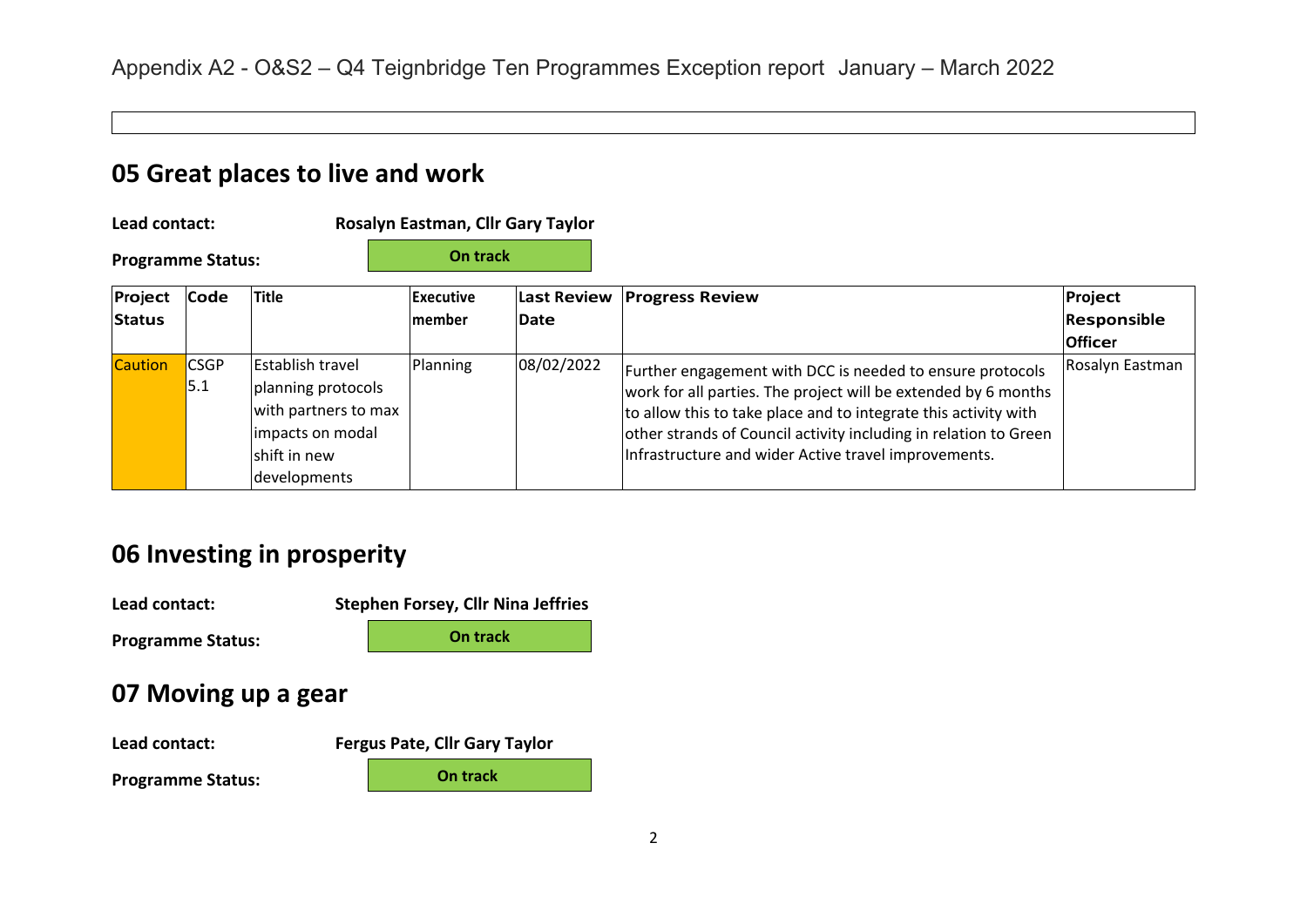Appendix A2 - O&S2 – Q4 Teignbridge Ten Programmes Exception report January – March 2022

#### **08 Out and about and active**

**Lead contact: James Teed, Cllr John Nutley**

**Programme Status:**

 **Caution**

#### **Summary Statement**

The programme status remains as a caution as we rebuild our programmes and participation as part of the covid recovery. We now plan to reassess attendance figures from April 22 and will design new PI's based on the current attendance rates and forecast from there.

PIs on hold still as we rebuild from covid impacts:

CSOAA 6.1 Number of young people (under 18) who participate in activities we organise. CSOOA 6.2 Number of older (over 60) people participating in events we organise CSOOA 6.3 Number of people 30-60 participating in activities we organise

Projects also on hold:

CSOOA 1.1 Refurbishment of Broadmeadow and Dawlish Leisure Centres. On hold until service recovered. Income streams need to be re-established to support the business case, a time frame for this is not currently identifiable.